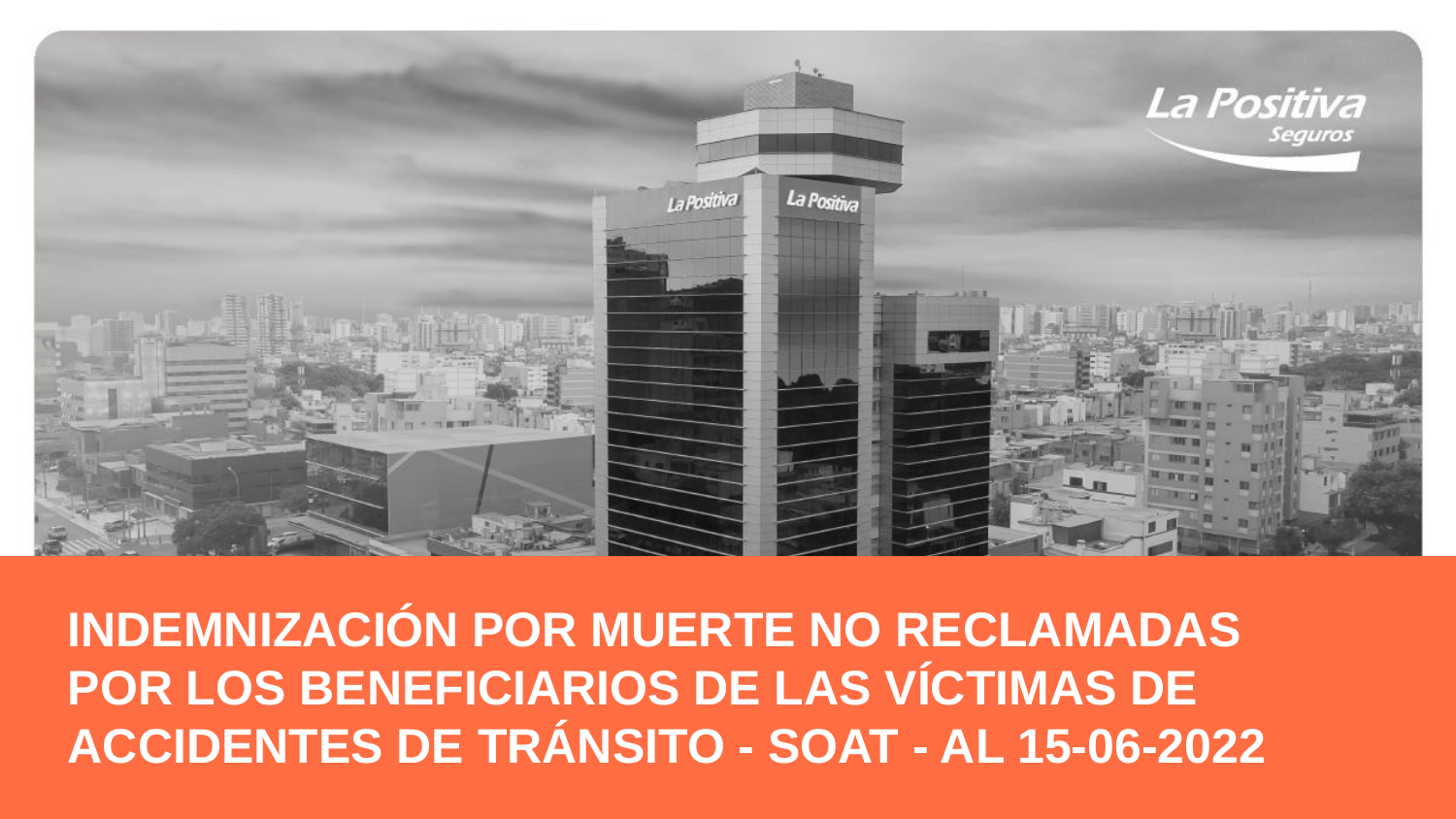

| <b>NOMBRE DEL FALLECIDO</b>        |          | N° Póliza FECHA DEL ACCIDENTE | <b>LUGAR DEL ACCIDENTE</b>             | <b>PLACA DE RODAJE</b> | <b>EMPRESA DE TRANSPORTE</b>                             | <b>FECHA LIMITE DE</b><br><b>RECLAMO</b> | <b>CAUSA</b>        |
|------------------------------------|----------|-------------------------------|----------------------------------------|------------------------|----------------------------------------------------------|------------------------------------------|---------------------|
| CONCHA FIGUEROA, JULIA BERTHA      | 17988860 |                               | 19/06/2020 URUBAMBA (CUSCO)            | 8540-6X                | <b>BACA HUAMAN, ABEL ARONS</b>                           | 19/06/2022 ATROPELLO                     |                     |
| LOPEZ AVENDALO, THIAGO ANDR/       | 11592427 | 23/07/2020 NAZCA (ICA)        |                                        | V7L-803                | <b>EMPRESA DE TRANSPORTES HERMANOS</b><br><b>AGUILAR</b> | 23/07/2022 CHOQUE                        |                     |
| MONTOYA CARRION, ANGELA REMBERTA   | 17943528 | 25/07/2020 CASTILLA (PIURA)   |                                        | B4V-908                | <b>MONTOYA PEREZ, MIGUEL ANGEL</b>                       | 25/07/2022 CHOQUE                        |                     |
| <b>BASTIDAS OVIEDO, KENNY JOSE</b> | 17819572 | 31/07/2020 SAN MIGUEL         |                                        | 1679-BA                | HUALCA SORIANO, WILSON                                   | 31/07/2022 CHOQUE                        |                     |
| CERNA BALLENA, TEOFILO CORTEZ      | 17741683 |                               | 15/08/2020 TRUJILLO (LA LIBERTAD)      | 5733-TA                | CASTALEDA BEJARANO, ELDER ULISES                         | 15/08/2022 ATROPELLO                     |                     |
| ROJAS SAMANIEGO, ALEJANDRO         | 11284733 | 18/08/2020 RECUAY (ANCASH)    |                                        | F4S-547                | ROJAS SAMANIEGO, ALEJANDRO                               | 18/08/2022 DESPISTE                      |                     |
| CHUNGA DAMIAN, JOSE GILBERTO       | 18053896 |                               | 22/08/2020 MOTUPE (LAMBAYEQUE)         | M5S-743                | <b>CHUNGA DAMIAN, JOSE GILBERTO</b>                      | 22/08/2022 DESPISTE                      |                     |
| VILLARROEL CASTRO, JHONATAN ARTURO | 18003718 |                               | 31/08/2020 SANTA CLARA (ATE VITARTE)   | C3P-264                | ARANDA APARICIO, INOCENTE DOMICIANO                      | 31/08/2022 CHOQUE                        |                     |
| ESCOBAR CALAVI, JHONALYN MICHAEL   | 11575323 | 22/09/2020 CHICLA             |                                        | F5I-744                | CORPORACION A & R TRANSPORT S.A.C                        | 22/09/2022 DESPISTE                      |                     |
| RODRIGUEZ FERNANDEZ, FLORENCIO     | 35260736 |                               | 25/09/2020TARAPOTO (SAN MARTIN)        | AMX-928                | <b>TRANSPORTE Y MULTISERVICIOS EL</b><br><b>PRINCIPE</b> | 25/09/2022 CHOQUE                        |                     |
| VASQUEZ DELGADO, AVELINDA          | 17586844 |                               | 9/10/2020 CHAO (LA LIBERTAD)           | T5E-468                | TORRES GONZALES, CESAR AUGUSTO                           | 9/10/2022 ATROPELLO                      |                     |
| APAZA CONDORI, FREDY               | 18444460 | 17/10/2020 AYAVIRI            |                                        | X4C-912                | HUMPIRI LAZARINOS, JUANA LOURDES                         | 17/10/2022 VOLCADURA                     |                     |
| PALMA CURI, JOSE MARTIN            | 18122987 | 18/10/2020 VENTANILLA         |                                        | AVV-130                | EVANGELISTA BAZAN, JOSIAS GERSON                         | 18/10/2022 ATROPELLO                     |                     |
| 4U4UVERO GUTIERREZ, STINGUEL       | 17915547 | 18/10/2020 SATIPO (JUNIN)     |                                        | 2383-EW                | EMPRESA COMERCIALIZADORA DE<br>SERVICIOS DE              | 18/10/2022 CHOQUE                        |                     |
| SILVA HUANCAS, HERNALI             | 17619352 |                               | 20/10/2020 LA COIPA (CAJAMARCA)        | M3O-831                | <b>FLORES HERRERA, LEYTER</b>                            | 20/10/2022 ATROPELLO                     |                     |
| ACHULLI PEREZ, GAD AYTOFEL         | 18128259 |                               | 23/10/2020 IBERIA (MADRE DE DIOS)      | EW-4489                | PROYECTO ESPECIAL MADRE DE DIOS                          | 23/10/2022 CHOQUE                        |                     |
| HUARAHUARA PAYE, BARTOLOME         | 18427870 | 4/11/2020 TACNA (TACNA)       |                                        | V4R-435                | <b>AVALOS BRAVO, LUIS ALONSO</b>                         | 4/11/2022 CHOQUE                         |                     |
| LLOCLLA CAINICELA, NILTON CESAR    | 18004424 |                               | 5/11/2020TAMBURCO (APURIMAC)           | D8V-376                | ACULA OROSCO, ALEXIS RAMON                               |                                          | 5/11/2022 VOLCADURA |
| CASCAMAITA OCHOA, NATHALY          | 18016024 | 5/11/2020 URCOS (CUSCO)       |                                        | C4V-753                | <b>SUPHO CONDORI, RINA MARCELA</b>                       | 5/11/2022 CHOQUE                         |                     |
| BARZOLA RIVAS, RODOLFO             | 18450901 |                               | 14/11/2020 EL PROGRESO (CARABAYLLO)    | 0335-6F                | ARREDONDO GRANDEZ, GINO ELY                              | 14/11/2022 ATROPELLO                     |                     |
| HUARANCCA DURAND, RONY CELESTINO   | 18541703 |                               | 15/11/2020 LUCANAS (AYACUCHO)          | <b>BMS-620</b>         | HUARANCCA DURAND, RONY CELESTINO                         | 15/11/2022 DESPISTE                      |                     |
| MAMANI HUAYTA, MARIO               | 18047823 | 18/11/2020 JULIACA (PUNO)     |                                        | X1N-039                | UTURUNCO FLORES, TOMAS                                   | 18/11/2022 ATROPELLO                     |                     |
| HUAMANI ALBARADO, MARIO            | 17738220 | 18/11/2020 OMACHA (CUSCO)     |                                        | Z1F-875                | PUELLES CHILO, MARTHA                                    | 18/11/2022 DESPISTE                      |                     |
| VIZA GONZALES, CARMELO             | 17548081 |                               | 19/11/2020 AREQUIPA (AREQUIPA)         | A7T-488                | CHALCO CUBA, LUIS ALFREDO                                | 19/11/2022 ATROPELLO                     |                     |
| CHILCON LOAYZA, MAXIMINO           | 17867552 |                               | 19/11/2020 CAJAMARCA (CAJAMARCA)       | <b>BBS-593</b>         | FELIPE RAMOS, IRIS AMELIA                                | 19/11/2022 VOLCADURA                     |                     |
| VARGAS BENITES, ANGELICA ANAIS     | 17803739 |                               | 20/11/2020 CIUDAD DEL PESCADOR (PAITA) | P1A-824                | <b>TRANSPORTES Y SERVICIOS GENERALES</b><br>CAROLI       | 20/11/2022 CHOQUE                        |                     |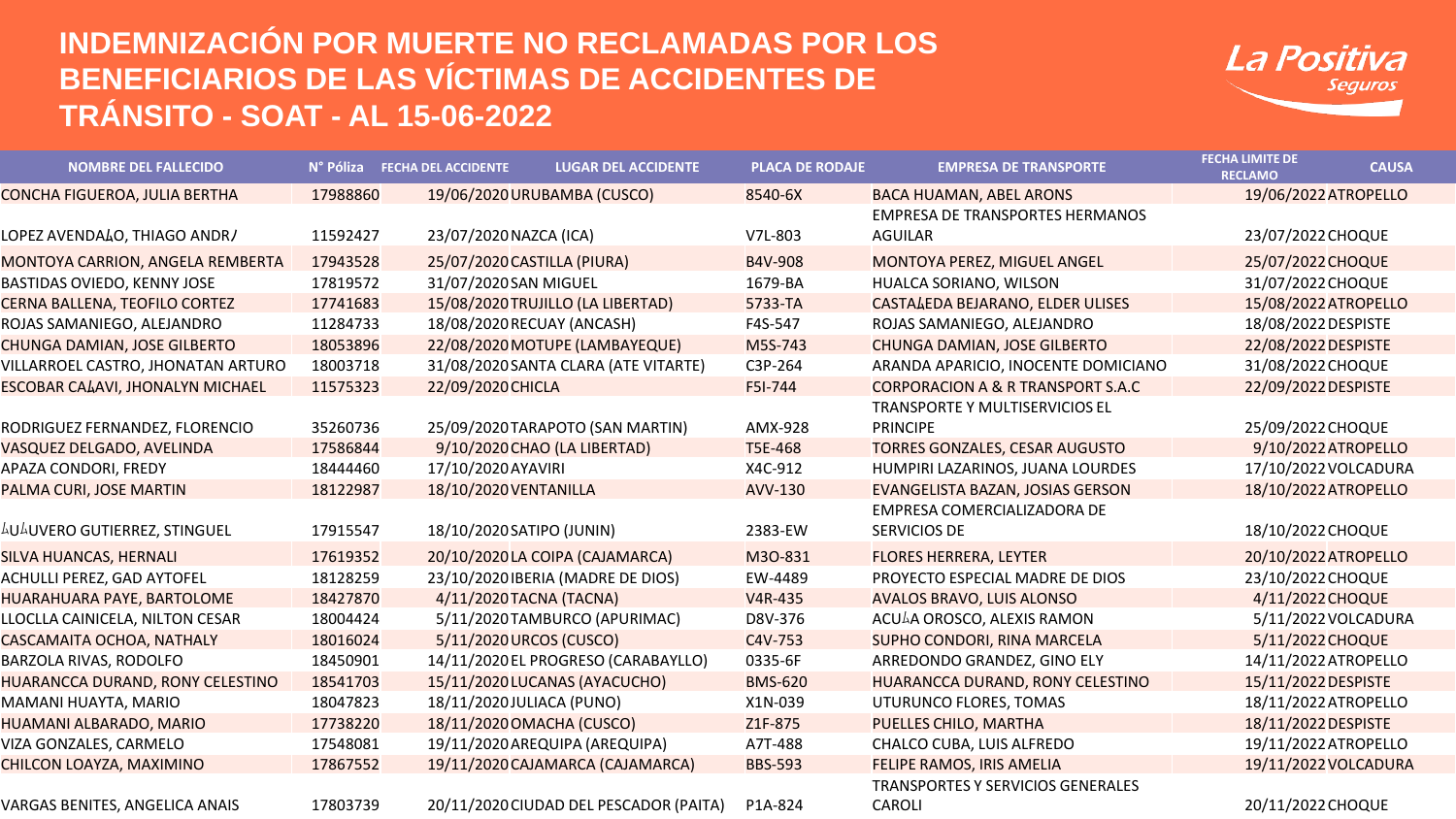

| <b>NOMBRE DEL FALLECIDO</b>                    | N° Póliza | <b>FECHA DEL</b><br><b>ACCIDENTE</b> | <b>LUGAR DEL ACCIDENTE</b>            | <b>PLACA DE RODAJE</b> | <b>EMPRESA DE TRANSPORTE</b>                   | <b>FECHA LIMITE DE</b><br><b>RECLAMO</b> | <b>CAUSA</b> |
|------------------------------------------------|-----------|--------------------------------------|---------------------------------------|------------------------|------------------------------------------------|------------------------------------------|--------------|
| AQUINO ROQUE, DANTE JOSUE                      | 17993797  |                                      | 20/11/2020TAMBO GRANDE (PIURA)        | 3635-CP                | <b>AQUINO ROQUE, DANTE JOSUE</b>               | 20/11/2022 CHOQUE                        |              |
| HUAMAN GONZALES, WALTER RUBEN                  | 35237846  |                                      | 21/11/2020 PICHANAQUI (JUNIN)         | 4299-BB                | AGRONEGOCIOS LA GRAMA S.A.C.                   | 21/11/2022 ATROPELLO                     |              |
| CALLALAUPA MACCANASCCA, PAULINA                | 18550606  |                                      | 28/11/2020 MANCHAY (LA MOLINA)        | <b>BFK-605</b>         | RIVAS CARDENAS, EMILIANO ALCIBIADES            | 28/11/2022 CHOQUE                        |              |
| ARHUIS LIMAYMANTA, RENAN                       | 18393294  |                                      | 30/11/2020SAPALLANGA (JUNIN)          | 4281-FW                | ARHUIS LIMAYMANTA, RENAN                       | 30/11/2022 CHOQUE                        |              |
| LETONA ARANZABAL, MARIA ALCIRA                 | 17695023  |                                      | 2/12/2020 CALCA (CUSCO)               | AID-460                | <b>CAMACHO APAZA, ISAURO</b>                   | 2/12/2022 DESPISTE                       |              |
| ESPINOZA MANRIQUE DE CRISOSTOMO,<br>SARA MA    | 18553965  | 5/12/2020 ICA (ICA)                  |                                       | <b>ANP-772</b>         | ESPINOZA MANRIQUE DE CRISOSTOMO,<br>SARA MA    | 5/12/2022 CHOQUE                         |              |
| QUISPE PAUCCAR VDA DE PFULO, MARIA<br>LUISA    | 18359789  |                                      | 8/12/2020 ACOMAYO (CUSCO)             | X3K-157                | HUAMPFOTUPA HUALLPAYUNCA, ADRIAN               | 8/12/2022 VOLCADURA                      |              |
| <b>CHOQUE QUISPE, MARTHA</b>                   | 35225179  |                                      | 18/12/2020 ALTO DE LA ALIANZA (TACNA) | 5113-3Z                | COAQUIRA ZANGA, MARIO                          | 18/12/2022 CHOQUE                        |              |
| <b>ARZAPALO PORRAS, PAUL</b>                   | 18237253  |                                      | 25/12/2020 SAN GENARO (LOS OLIVOS)    | 7433-AB                | <b>OTSUKI MOTORS S.A.C.</b>                    | 25/12/2022 ATROPELLO                     |              |
| ANTONIA COZ, PATROCINIA                        | 18213027  |                                      | 27/12/202010 DE OCTUBRE               | <b>AKO-596</b>         | <b>CURAY MORENO, JHONATAN DIEGO</b>            | 27/12/2022 ATROPELLO                     |              |
| CHURAMPI PEREZ, MILAGROS LILIANA               | 17737156  |                                      | 27/12/2020 LA OROYA (JUNIN)           | F4U-485                | RODRIGUEZ AMAO, ERIKA STEPHANIE                | 27/12/2022 CHOQUE                        |              |
| QUIQUIA CALLUPE, ANGEL CALEB                   | 17737156  |                                      | 27/12/2020LA OROYA (JUNIN)            | F4U-485                | RODRIGUEZ AMAO, ERIKA STEPHANIE                | 27/12/2022 CHOQUE                        |              |
| QUIQUIA CALLUPE, BETSABE YIRETH                | 17737156  |                                      | 27/12/2020 LA OROYA (JUNIN)           | F4U-485                | RODRIGUEZ AMAO, ERIKA STEPHANIE                | 27/12/2022 CHOQUE                        |              |
| CARBAJAL NEYRA, MARYORI ANA<br><b>FERNANDA</b> | 18333666  |                                      | 9/01/2021 AREQUIPA (AREQUIPA)         | <b>BLX-514</b>         | CRUZADO PAREDES, LUIS ALBERTO                  | 9/01/2023 CHOQUE                         |              |
| ARANZABAL RIOS, FELIPE RAMON                   | 35073091  | 9/01/2021 CHICLA                     |                                       | D <sub>2</sub> M-405   | ARANZABAL RIOS, MARIA ELENA                    | 9/01/2023 CHOQUE                         |              |
| SHUAN TICRA, ALEJANDRO                         | 11369544  |                                      | 10/01/2021 CHANCAY (HUARAL)           | D4N-022                | BARRANTES ATOCHE, ENRIQUE BENJAMIN             | 10/01/2023 CHOQUE                        |              |
| CALVAY ROMERO, PABLO                           | 17888744  |                                      | 11/01/2021 JAEN (CAJAMARCA)           | M6L-767                | <b>TRANSPORTES &amp; AVICOLA KIMBOL S.R.L.</b> | 11/01/2023 ATROPELLO                     |              |
| FLORES CHECLLO, JULIAN                         | 18751994  |                                      | 14/01/2021TAMBURCO (APURIMAC)         | 4088-7X                | FLORES CHECLLO, JULIAN                         | 14/01/2023 CHOQUE                        |              |
| AMAO SACA, LEONEL WALDIR                       | 17787484  |                                      | 17/01/2021 PAUCARTAMBO (CUSCO)        | X2V-056                | HUAMAN SAMATA, FIDEL                           | 17/01/2023 DESPISTE                      |              |
| ITURBE ARTEAGA, MARIA FERNANDA                 | 17787484  |                                      | 17/01/2021 PAUCARTAMBO (CUSCO)        | X2V-056                | HUAMAN SAMATA, FIDEL                           | 17/01/2023 DESPISTE                      |              |
| <b>SACA CRUZ, ELIZABETH</b>                    | 17787484  |                                      | 17/01/2021 PAUCARTAMBO (CUSCO)        | X2V-056                | HUAMAN SAMATA, FIDEL                           | 17/01/2023 DESPISTE                      |              |
| INGA NAUPAY, RICHARD HOMERO                    | 18501441  |                                      | 17/01/2021 PINRA (HUANUCO)            | F7M-940                | AFING CONTRATISTAS GENERALES<br>SOCIEDAD AN    | 17/01/2023 VOLCADURA                     |              |
| CENTURION DAVALOS, ALIDER NANDER               | 18730483  |                                      | 18/01/2021 MOCHE (LA LIBERTAD)        | 3495-AT                | <b>CENTURION DAVALOS, ALIDER NANDER</b>        | 18/01/2023 CHOQUE                        |              |
| <b>CUTIPA CHALLAPA, FREDY</b>                  | 17884492  |                                      | 23/01/2021 ANANEA (PUNO)              | X3W-570                | NUAEZ VALENCIA, TITO                           | 23/01/2023 CHOQUE                        |              |
| <b>ALCARRAZ RAMOS, JORGE LUIS</b>              | 18243470  |                                      | 24/01/2021 YARINACOCHA (UCAYALI)      | 2436-5U                | BARRANTES CALDERON, ANGEL GRABIEL              | 24/01/2023 CHOQUE                        |              |
| LUQUE CHUQUIJA, MARILUZ                        | 18499026  |                                      | 28/01/2021 SANTA LUCIA (PUNO)         | F3L-591                | CALSIN MACHACA, NESTOR IVAN                    | 28/01/2023 DESPISTE                      |              |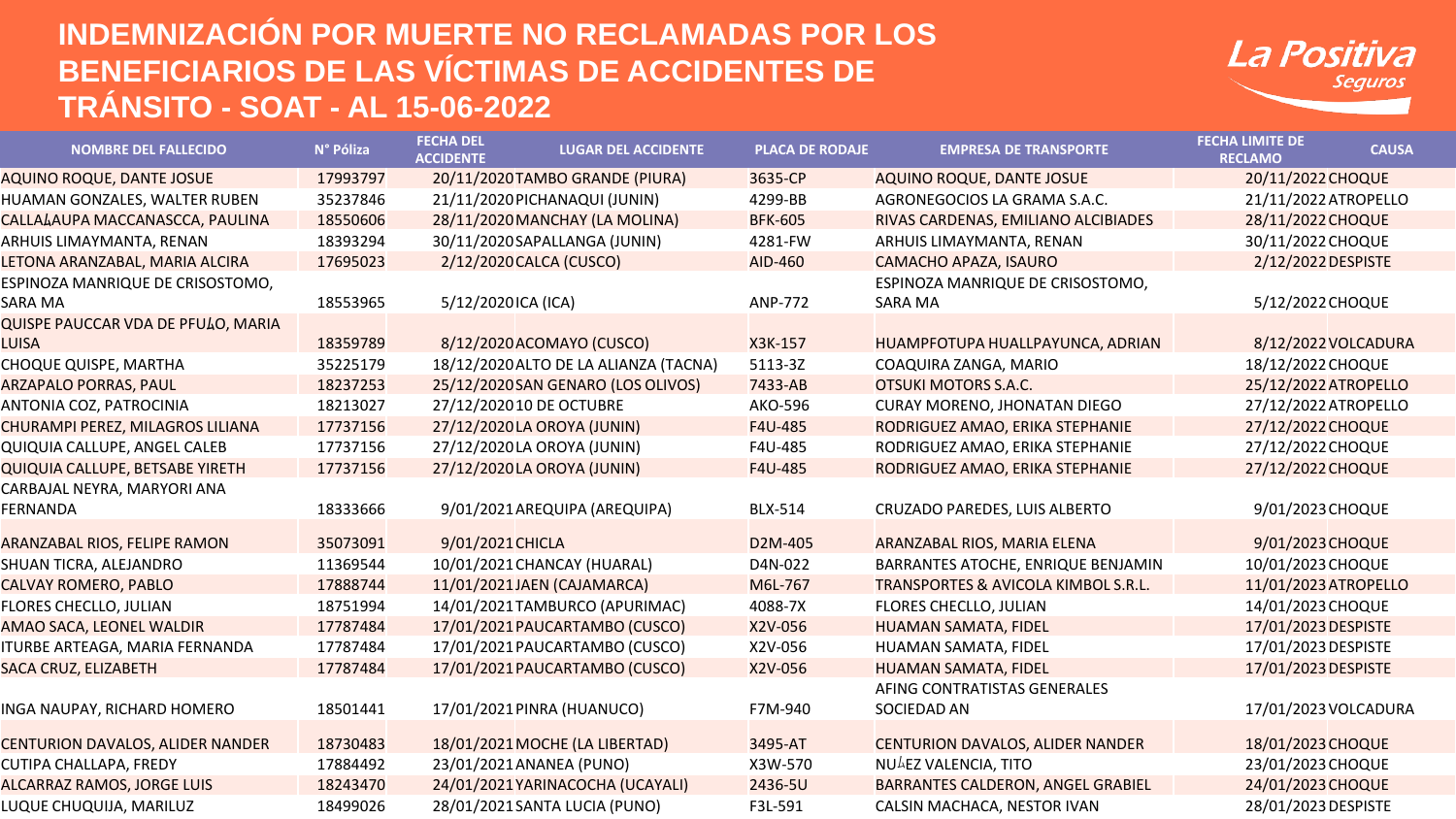

| <b>NOMBRE DEL FALLECIDO</b>         | N° Póliza | <b>FECHA DEL</b><br><b>ACCIDENTE</b> | <b>LUGAR DEL ACCIDENTE</b>                      | <b>PLACA DE RODAJE</b> | <b>EMPRESA DE TRANSPORTE</b>               | <b>FECHA LIMITE DE</b><br><b>RECLAMO</b> | <b>CAUSA</b> |
|-------------------------------------|-----------|--------------------------------------|-------------------------------------------------|------------------------|--------------------------------------------|------------------------------------------|--------------|
| <b>CONDORENA CHOQUE, RUTH</b>       | 18562504  |                                      | 4/02/2021 PUNO (PUNO)                           | V9L-012                | ALVAREZ CANDIA, ROBERT ALVARO              | 4/02/2023 DESPISTE                       |              |
| <b>GUTIERREZ ROSALES, FILIBERTO</b> | 18002383  |                                      | 4/02/2021 SANTO DOMINGO DE LOS OLLEROS A9F-814  |                        | <b>GUTIERREZ ROSALES, FILIBERTO</b>        | 4/02/2023 DESPISTE                       |              |
|                                     |           |                                      |                                                 |                        | <b>CONSTRUCCIONES E INVERSIONES HERLES</b> |                                          |              |
| CASAS SALAZAR, DAVID DANIEL         | 17930508  |                                      | 19/02/2021 CABANA (ANCASH)                      | H2Q-891                | S.A.                                       | 19/02/2023 DESPISTE                      |              |
| ULLOA ECHEVARRIA, EFRAIN BARTOLOME  | 30066907  |                                      | 21/02/2021 LA HUAYRONA                          | ATN-910                | <b>TRANSTIGRILLO S.A</b>                   | 21/02/2023 ATROPELLO                     |              |
| ARAUJO GUZMAN, LUCIANO MANUEL       | 18193132  |                                      | 1/03/2021 VIRU (LA LIBERTAD)                    | 5160-FA                | <b>GUZMAN BAILON, JOSELITO</b>             | 1/03/2023 CHOQUE                         |              |
| LEON JARAMILLO, ANTHONY YEAN PAUL   | 18912985  |                                      | 4/03/2021 CANTO REY (S.J.L.)                    | 3191-HB                | LEON JARAMILLO, ANTHONY YEAN PAUL          | 4/03/2023 CHOQUE                         |              |
| <b>ALVARADO SUAREZ, MANUEL</b>      | 18128554  |                                      | 7/03/2021 MARCAVELICA (PIURA)                   | 4254-8P                | RIVERA CARRILLO, ALEXANDER JUNIOR          | 7/03/2023 DESPISTE                       |              |
| CENEPO VIENA, MARCIANA              | 18371110  |                                      | 12/03/2021 SAN SEBASTIAN (CUSCO)                | X4X-145                | GUTIERREZ HUAMAN, YAMIL                    | 12/03/2023 ATROPELLO                     |              |
| HUISA LLAVE, FLORENCIA              | 18472382  |                                      | 14/03/2021 AREQUIPA (AREQUIPA)                  | C6H-928                | HUAMANI ARIAS, ELMER SOMORFIN              | 14/03/2023 CHOQUE                        |              |
| OCAS QUISPE, ALEJANDRO              | 18870979  | 16/03/2021 RIMAC                     |                                                 | 1050-3A                | VASQUEZ ROJAS, ENITH                       | 16/03/2023 ATROPELLO                     |              |
| SALCEDO SANTISTEBAN, MIGUEL         | 17978055  |                                      | 20/03/2021 LAMBAYEQUE (LAMBAYEQUE)              | Y1U-616                | SALCEDO SANTISTEBAN, MIGUEL                | 20/03/2023 CHOQUE                        |              |
| RAMIREZ RIVERA, HECTOR MOISES       | 18823437  | 24/03/2021 RIMAC                     |                                                 | A8-1639                | RAMIREZ RIVERA, HECTOR MOISES              | 24/03/2023 CHOQUE                        |              |
| MANRIQUE DAVILA, CELSO GUILLERMO    | 18965073  |                                      | 28/03/2021 URACA (AREQUIPA)                     | C5M-801                | MANRIQUE DAVILA, CELSO GUILLERMO           | 28/03/2023 DESPISTE                      |              |
| ASPIROS ESPINOZA, ARTURO            | 18082822  |                                      | 29/03/2021 PATAZ - CHAGUAL (LA LIBERTAD)        | T3E-910                | ASPIROS ESPINOZA, ARTURO                   | 29/03/2023 DESPISTE                      |              |
|                                     |           |                                      |                                                 |                        |                                            |                                          |              |
| NOVOA NOVOA, PRISCILA               | 18435521  |                                      | 5/04/2021 CAJAMARCA (CAJAMARCA)                 | 6752-AM                | DIAZ DIAZ, CLAUDELINDA YSIDORA             | 5/04/2023 CHOQUE                         |              |
| PONCE GONZALES, VILMA               | 18963868  |                                      | 8/04/2021 YARINACOCHA (UCAYALI)                 | 1737-DU                | PONCE GONZALES, VILMA                      | 8/04/2023 CHOQUE                         |              |
| ZAMBRANO GUILLEN, JUAN CARLOS       | 35054563  |                                      | 14/04/2021 JESUS MARIA                          | 1125-AB                | ZAMBRANO GUILLEN, JUAN CARLOS              | 14/04/2023 CHOQUE                        |              |
| CHAVEZ VELASQUEZ, JOSE ANGEL        | 18742330  |                                      | 20/04/2021 NUEVA CAJAMARCA (SAN MARTIN) M8-0547 |                        | CHAVEZ VELASQUEZ, JOSE ANGEL               | 20/04/2023 DESPISTE                      |              |
| IPARRAGUIRRE BARRUETO, JUAN F       | 18413452  |                                      | 23/04/2021 SARTIMBAMBA (LA LIBERTAD)            | ADS-924                | <b>ABANTO DIAZ, ROMER</b>                  | 23/04/2023 DESPISTE                      |              |
| CORREA PLASENCIA, KEAMBERLI BRIYETT | 18514984  |                                      | 25/04/2021 MARQUEZ (CALLAO)                     | <b>BAN-307</b>         | CASTRO HEREDIA, JOSE MARTIN                | 25/04/2023 ATROPELLO                     |              |
| RIVAS CCAHUAY, ELIAS TEODORO        | 18128523  |                                      | 30/04/2021 PUQUIO (AYACUCHO)                    | X4T-944                | GAMARRA CAMPANA, CHRISTIAN JUVENAL         | 30/04/2023 ATROPELLO                     |              |
| MORCERA CUEVA, ROBER JHON           | 18359527  |                                      | 7/05/2021 MOQUEGUA (MOQUEGUA)                   | 4498-0Z                | MIRANDA APAZA, ANGEL DAVID                 | 7/05/2023 DESPISTE                       |              |
| MENDEZ MELGAREJO, ALEX PAUL         | 35113765  |                                      | 7/05/2021 SAN MARTIN DE PORRES                  | 1077-OA                | MENDEZ MELGAREJO, ALEX PAUL                | 7/05/2023 CHOQUE                         |              |
| RAMIREZ HERNANDEZ, DAVID            | 18094082  |                                      | 10/05/2021 VIRU (LA LIBERTAD)                   | T1H-234                | NORIEGA MONZON, TITO JAVIER                | 10/05/2023 CHOQUE                        |              |
| GAMARRA ALVARADO, SEGUNDO JAVIER    | 18007088  |                                      | 16/05/2021 CAMPOVERDE (UCAYALI)                 | 7366-BU                | GAMARRA ALVARADO, SEGUNDO JAVIER           | 16/05/2023 CHOQUE                        |              |
| CHUA CUNO, GUILLERMO                | 18035788  |                                      | 17/05/2021 ASILLO (PUNO)                        | V7T-945                | LIPA TICONA, SILVIA                        | 17/05/2023 ATROPELLO                     |              |
| ZAPATA YERLAQUE, ANGELICA           | 17954757  |                                      | 17/05/2021YURIMAGUAS (LORETO)                   | <b>B8A-777</b>         | DIXOC QUIMIC E.I.R.L.                      | 17/05/2023 ATROPELLO                     |              |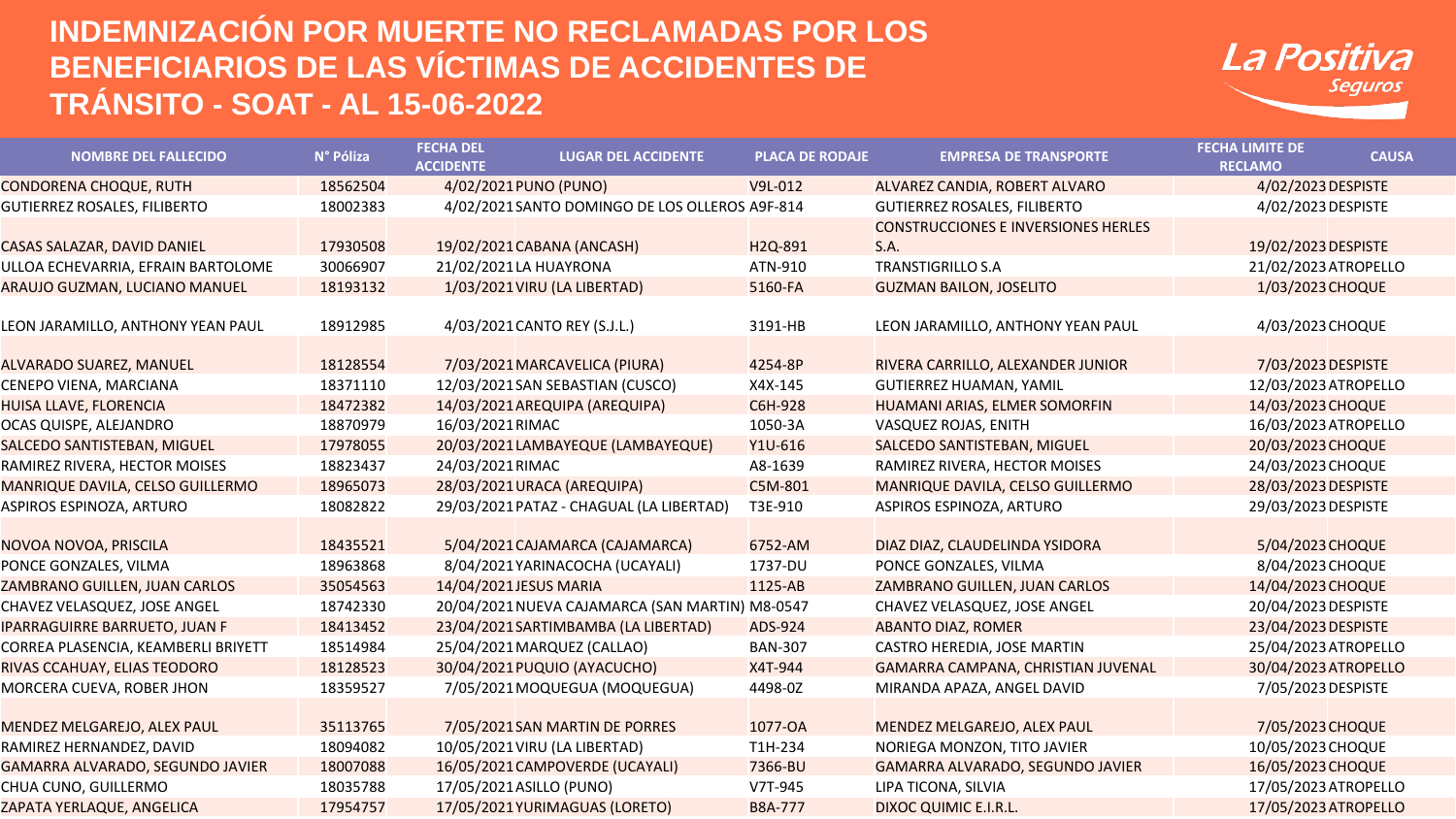

| <b>NOMBRE DEL FALLECIDO</b>                           | N° Póliza            | <b>FECHA DEL</b><br><b>ACCIDENTE</b> | <b>LUGAR DEL ACCIDENTE</b>                        | <b>PLACA DE RODAJE</b>    | <b>EMPRESA DE TRANSPORTE</b>                                   | <b>FECHA LIMITE DE</b><br><b>RECLAMO</b>   | <b>CAUSA</b> |
|-------------------------------------------------------|----------------------|--------------------------------------|---------------------------------------------------|---------------------------|----------------------------------------------------------------|--------------------------------------------|--------------|
| MORALES HUAMAN, JHONNY FERMIN                         | 18181299             |                                      | 22/05/2021 CHAO (LA LIBERTAD)                     | T1M-505                   | FLORES HARO, GERMAN ANTONIO                                    | 22/05/2023 CHOQUE                          |              |
| ZARATE CARHUACHIN, ERLINDA CAMILA                     | 19110036             |                                      | 24/05/2021 LA OROYA (JUNIN)                       | APE-183                   | VALVERDE QUISPE, JOSHELYN                                      | 24/05/2023 CHOQUE                          |              |
| MARCA CALDERON, FRANCISCA                             | 18847063             |                                      | 28/05/2021 ILO (MOQUEGUA)                         | M5H-358                   | <b>VILCA PILCO, JAEL</b>                                       | 28/05/2023 DESPISTE                        |              |
| MARTINEZ GONZALO, MIGUEL ANGEL                        | 35041525             | 29/05/2021 PISCO (ICA)               |                                                   | 3997-5Y                   | ORE YAYA, GIANELLA ALEXANDRA                                   | 29/05/2023 CHOQUE                          |              |
| <b>GAMARRA ARANIBAR, ANTONIO VICTOR</b>               | 6648793              | 30/05/2021 AUCALLAMA                 |                                                   | F5P-968                   | INTERNACIONAL DE TRANSPORTE TURISTICO                          | 30/05/2023 ATROPELLO                       |              |
| MAMANI YUPA, GLADYS MARISOL                           | 18338551             |                                      | 2/06/2021TACNA (TACNA)                            | V9V-103                   | MEDEROS APAZA, JORGE ROGER                                     | 2/06/2023 CHOQUE                           |              |
| BARRERA PALACIOS, MARIO MOISES                        | 18310844             |                                      | 5/06/2021 EL TAMBO (JUNIN)                        | 8836-DW                   | <b>TRISTAN SILVA, KEVIN ARNOLD</b>                             | 5/06/2023 ATROPELLO                        |              |
| BENITES CUEVA, TRINIDAD SANTOS                        | 18309615             |                                      | 8/06/2021TAYABAMBA (LA LIBERTAD)                  | H2O-873                   | SALAZAR BOCANEGRA, NELBER FRANCISCO                            | 8/06/2023 DESPISTE                         |              |
| PINTO QUISPE, BERNARDA                                | 19158284             | 10/06/2021 NULOA (PUNO)              |                                                   | B3U-871                   | PINTO QUISPE, JOSE LUIS                                        | 10/06/2023 VOLCADURA                       |              |
| MAMANI SONCCO, CESAR AUGUSTO                          | 19158284             | 10/06/2021 NULOA (PUNO)              |                                                   | B3U-871                   | PINTO QUISPE, JOSE LUIS                                        | 10/06/2023 VOLCADURA                       |              |
| SALCEDO ALFARO, SAMUEL                                | 19110235             |                                      | 10/06/2021 POLVORA (SAN MARTIN)                   | M4T-934                   | SOCIEDAD AGROAVICOLA L & E S.A.C.                              | 10/06/2023 CHOQUE                          |              |
| <b>ALAYO ROBLES, ANGEL</b>                            | 18565052             |                                      | 19/06/2021 FLORENCIA DE MORA (LA LIBERTAD B1Z-832 |                           | <b>GONZALES OCALA, VICTOR</b>                                  | 19/06/2023 ATROPELLO                       |              |
| MARCILLA CABALLERO, RAUL                              | 18339858             |                                      | 20/06/2021 CHALHUANCA (APURIMAC)                  | X1-5707                   | MARCILLA CABALLERO, RAUL                                       | 20/06/2023 CHOQUE                          |              |
| ARONI VILCA, OBER                                     | 5984209              |                                      | 23/06/2021 MARISCAL CACERES (S.J.L.)              | <b>BUZ-191</b>            | MULTIDESTINOS MANDARINO S.A.C.                                 | 23/06/2023 CHOQUE                          |              |
| VALENCIA RAMIREZ, DAVID                               | 35306990             |                                      | 28/06/2021 SAN MARTIN DE PORRES                   | M4-3859                   | VALENCIA RAMIREZ, LUIS FERNANDO                                | 28/06/2023 CHOQUE                          |              |
|                                                       |                      |                                      | LAS AMAZONAS (LORETO)                             |                           |                                                                |                                            |              |
| TORRES RAMIREZ, CARLOS                                | 18801970             | 29/06/2021 (LORETO)                  |                                                   | 9465-AS                   | TORRES RAMIREZ, CARLOS                                         | 29/06/2023 CHOQUE                          |              |
| POMA ESPINOZA, ANGELA MONICA                          | 19171012             |                                      | 30/06/2021 HUANCAYO (JUNIN)                       | 4792-HW                   | FERNANDEZ VILCAHUAMAN, JEAN CARLOS                             | 30/06/2023 ATROPELLO                       |              |
| <b>GOLE APONTE, YORSILO</b>                           | 19209773             |                                      | 11/07/2021 PICHANAQUI (JUNIN)                     | 5060-IW                   | ALCANTARA QUILONES, LUIS ENRIQUE                               | 11/07/2023 CHOQUE                          |              |
| MIRANDA LOPEZ, CELIA<br>ZABALETA TAUMA, LELIS ENRIQUE | 35060303<br>35106643 | 12/07/2021 MALA                      | 12/07/2021 CARHUAMAYO (JUNIN)                     | <b>ABN-213</b><br>2516-1D | QUIQUIA PAUCAR, GILMER YERSON<br>ZABALETA TAUMA, LELIS ENRIQUE | 12/07/2023 DESPISTE<br>12/07/2023 DESPISTE |              |
| HUALLPA CONDORI, ALEJANDRO                            | 481625               |                                      | 15/07/2021 YUNGUYO (PUNO)                         | 2763-8X                   | CMAC CUSCO S.A.                                                | 15/07/2023 CHOQUE                          |              |
| AVALOS APARICIO, DENIS ENRIQUE                        | 18580961             |                                      | 15/07/2021 RIOJA (SAN MARTIN)                     | S1Y-823                   | REATEGUI MULOZ, SIMITH                                         | 15/07/2023 CHOQUE                          |              |
|                                                       |                      |                                      |                                                   |                           |                                                                |                                            |              |
| BARRIENTOS ONCEBAY, MELANIA                           | 18676912             |                                      | 18/07/2021 LUCANAS (AYACUCHO)                     | D0I-895                   | BARRIENTOS ONCEBAY, MELANIA                                    | 18/07/2023 DESPISTE                        |              |
| JULI ARRATIA, JUAN MIGUEL                             | 18633010             |                                      | 21/07/2021 EL PEDREGAL (MAJES)                    | 2717-1V                   | JULI ARRATIA, JUAN MIGUEL                                      | 21/07/2023 CHOQUE                          |              |
| ALBERCO CAMILO, YVAN CARLOS                           | 35268449             | 26/07/2021 SAN DAMIAN                |                                                   | <b>AHH-904</b>            | RUEDA ROJAS, JUAN FELIX                                        | 26/07/2023 DESPISTE                        |              |
| CENEPO VIENA, MARCIANA                                | 18800808             |                                      | 27/07/2021 CASMA (ANCASH)                         | D8R-235                   | COMESALA ALEGRE, JOSE ELVIS                                    | 27/07/2023 ATROPELLO                       |              |
| DOMINGUEZ ROQUE, ELVIS                                | 18294226             |                                      | 27/07/2021 LA OROYA (JUNIN)                       | ALZ-152                   | DOMINGUEZ ROQUE, ELVIS                                         | 27/07/2023 CHOQUE                          |              |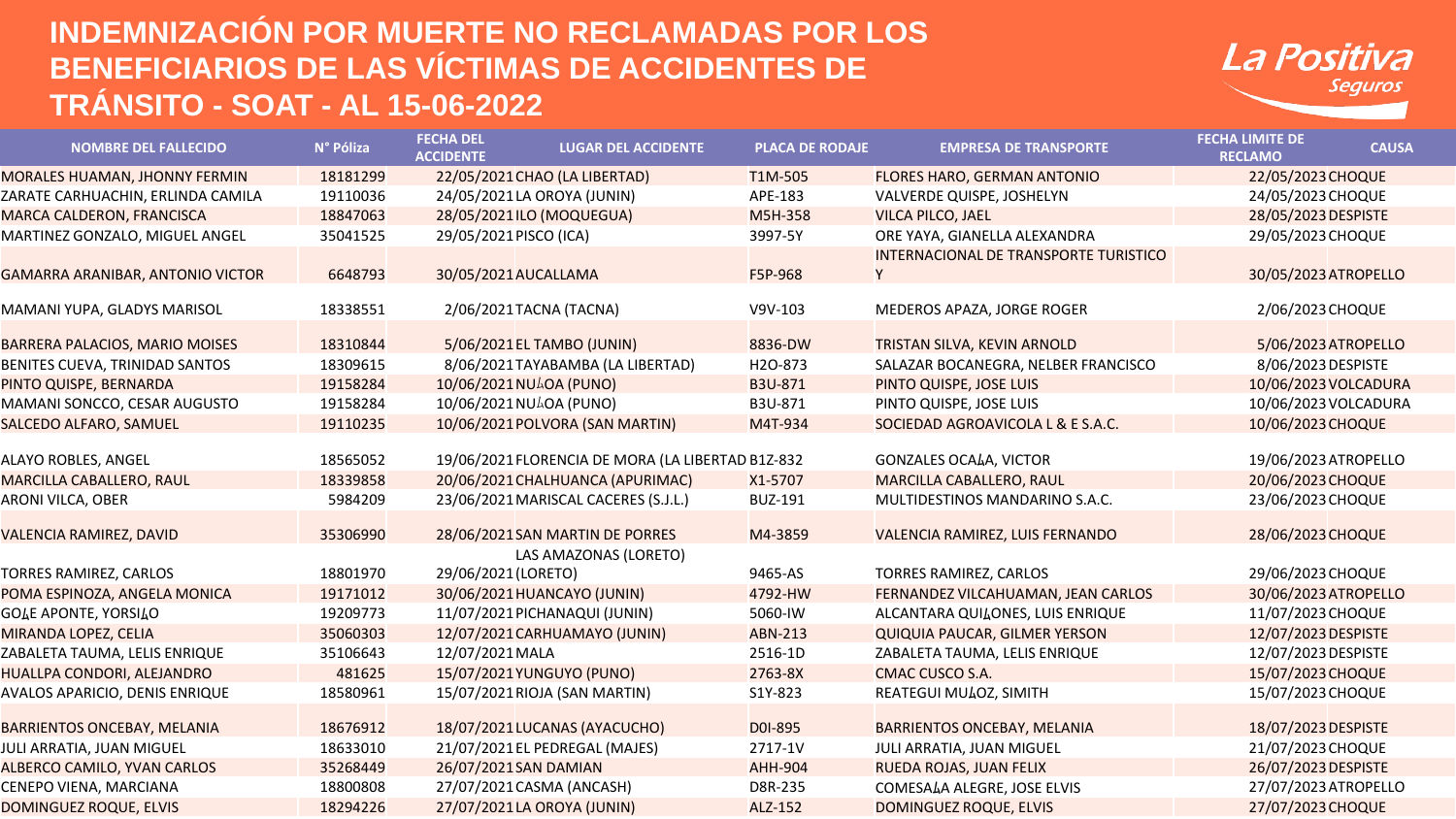

| <b>NOMBRE DEL FALLECIDO</b>       | N° Póliza | <b>FECHA DEL</b><br><b>ACCIDENTE</b> | <b>LUGAR DEL ACCIDENTE</b>           | <b>PLACA DE RODAJE</b> | <b>EMPRESA DE TRANSPORTE</b>                        | <b>FECHA LIMITE DE</b><br><b>RECLAMO</b> | <b>CAUSA</b> |
|-----------------------------------|-----------|--------------------------------------|--------------------------------------|------------------------|-----------------------------------------------------|------------------------------------------|--------------|
| SOLLASI ELENA, ELENA              | 35063800  |                                      | 29/07/2021ABANCAY (APURIMAC)         | <b>BK-3995</b>         | ALARCON PALOMINO, MERGILDO                          | 29/07/2023 DESPISTE                      |              |
| NEIRA REYES, OSCAR ROGER          | 6648793   |                                      | 1/08/2021MORROPE (LAMBAYEQUE)        | T1I-951                | INTERNACIONAL DE TRANSPORTE TURISTICO Y             | 1/08/2023 ATROPELLO                      |              |
| <b>SURCO MAMANI, FIDELA</b>       | 19025637  |                                      | 4/08/2021 TACNA (TACNA)              | 4436-9Z                | HUANACUNI TICONA, DIEGO ARMANDO                     | 4/08/2023 ATROPELLO                      |              |
| HUAYTA MENDOZA, MAYER JULIO       | 19266819  |                                      | 15/08/2021ZAMACOLA (C.COLORADO)      | C5D-905                | MOLIPLAST S.R.LTDA                                  | 15/08/2023 CHOQUE                        |              |
| SANCHEZ PEREZ, LUIS ALFREDO       | 19032050  | 26/08/2021 CIENEGUILLA               |                                      | C <sub>2</sub> K-890   | <b>INVERSIONES KELYMUR S.A.C.</b>                   | 26/08/2023 DESPISTE                      |              |
| ALBERCA NEYRA, NEXAR LELIS        | 77001065  |                                      | 26/08/2021LAMAS (SAN MARTIN)         | S1R-951                | EMPRESA DE TRANSPORTES Y SERVICIOS TURIS            | 26/08/2023 CHOQUE                        |              |
| MORALES GOYO, JOEL JOSE           | 19256675  |                                      | 29/08/2021 LAREDO (LA LIBERTAD)      | T2B-933                | <b>INVERSIONES Y MULTISERVICIOS R &amp; L S.A.C</b> | 29/08/2023 ATROPELLO                     |              |
| ACEVEDO URDANETA, YOHAN ALEXO     | 25057968  |                                      | 29/08/2021ZORRITOS (TUMBES)          | 5162-1K                | TOMAPASCA CRIOLLO, JHON                             | 29/08/2023 ATROPELLO                     |              |
| VELIZ RUIZ, JOSE ANTONIO          | 19036454  | 29/08/2021 HUARAL                    |                                      | 0723-0F                | SALAZAR POLINAR, JACK EDDIN                         | 29/08/2023 ATROPELLO                     |              |
| PORTILLO VALERA, NICOLAS MAXIMO   | 19248014  |                                      | 29/08/2021 HUANUCO (HUANUCO)         | 2465-IW                | PORTILLO VALERA, NICOLAS MAXIMO                     | 29/08/2023 ATROPELLO                     |              |
| GONZALES MENACHO, OSCAR REYNALDO  | 30072034  | 31/08/2021 MATUCANA                  |                                      | C3M-953                | EMPRESA DE TRANSPORTES LEON EXPRESS S.A.            | 31/08/2023 VOLCADURA                     |              |
| ALLENDE QUISPE, MARIO             | 18602538  |                                      | 5/09/2021YANATILE (CUSCO)            | A8-8952                | ALLENDE QUISPE, MARIO                               | 5/09/2023 CHOQUE                         |              |
| ARANGO CASTILLO, ANDRES           | 106202583 |                                      | 7/09/2021 VINCHOS (AYACUCHO)         | ADX-933                | RIVERA ROMERO, KIMBERLY ESTEFANY                    | 7/09/2023 ATROPELLO                      |              |
| SANTOS TRUJILLO, BERNARDINO       | 18521651  |                                      | 11/09/2021 CAJABAMBA (CAJAMARCA)     | P1A-686                | SANTOS VASQUEZ, CARMELO                             | 11/09/2023 CHOQUE                        |              |
| SUAREZ BERECHE, JOSE MIGUEL       | 25240907  |                                      | 20/09/2021 TAMBO GRANDE (PIURA)      | T2U-857                | CAJUSOL LLAUCE, JAIME ELEODORO                      | 20/09/2023 CHOQUE                        |              |
| HUANCA MAMANI, SULPICIO           | 18484639  |                                      | 22/09/2021 HUANCANE (PUNO)           | F2Q-796                | RAMOS RAMOS, RUBEN                                  | 22/09/2023 ATROPELLO                     |              |
| HIDALGO CASABONA, DEYVIS CLEVIS   | 25108733  |                                      | 24/09/2021 HUASAHUASI (JUNIN)        | <b>ADC-864</b>         | <b>HIDALGO ARZAPALO, AQUILES</b>                    | 24/09/2023 DESPISTE                      |              |
| SEGOVIA SALAZAR, EDGAR            | 18920990  |                                      | 27/09/2021 PARCO (JUNIN)             | A9A-578                | MARTEL PARIACHI, ELISA GLADIES                      | 27/09/2023 DESPISTE                      |              |
| ZAPATA GARCES, RICARDO JESUS      | 19116972  | 12/10/2021 LA VICTORIA               |                                      | AWO-202                | ROJAS CALDERON, JOSUE ADAN                          | 12/10/2023 ATROPELLO                     |              |
| MOLINA BARJA, OSCAR ROGER         | 25257270  |                                      | 13/10/2021TARMA (JUNIN)              | 7461-4W                | MOLINA BARJA, OSCAR ROGER                           | 13/10/2023 ATROPELLO                     |              |
| OCHOA CHIRI, ERICK STEVEN         | 18575730  | 17/10/2021 SAN MIGUEL                |                                      | MG-87578               | SALHUANA RUEDA, MARCO ANTONIO                       | 17/10/2023 CHOQUE                        |              |
| QUISPE QUISPE, CAMILO FRANCISCO   | 19077738  |                                      | 22/10/2021 CUSCO (CUSCO)             | Z5K-579                | LEON ROJAS, ELOY NATALIO                            | 22/10/2023 CHOQUE                        |              |
| <b>GUILLEN VALENCIA, EZEQUIEL</b> | 19188165  |                                      | 22/10/2021 SIN INTERVENCION POLICIAL | 0125-6B                | REYES GARZON, RANGEL JOSE                           | 22/10/2023 ATROPELLO                     |              |
| GARCIA QUISPE, SABINO             | 18917495  |                                      | 24/10/2021 OROPESA (CUSCO)           | B6L-566                | SOTO HUANCA, BENJAMIN BENITO                        | 24/10/2023 ATROPELLO                     |              |
| SARAYA SACA, OSCAR                | 25342670  |                                      | 24/10/2021 SAYLLA (CUSCO)            | 6049-DX                | <b>SARAYA SACA, OSCAR</b>                           | 24/10/2023 CHOQUE                        |              |
| CORNEJO TACCERE, FERNANDO         | 19161163  |                                      | 1/11/2021LIMATAMBO (CUSCO)           | V3U-936                | EMPRESA DE TRANSPORTES COCALMAYO SAC                | 1/11/2023 DESPISTE                       |              |
| RENGIFO CERNA, IRVIN ALONZO       | 19130942  |                                      | 1/11/2021 CHANCAY (HUARAL)           | 4293-4B                | HUERTA HUAPAYA, CRISTHIAN ALEXIS                    | 1/11/2023 DESPISTE                       |              |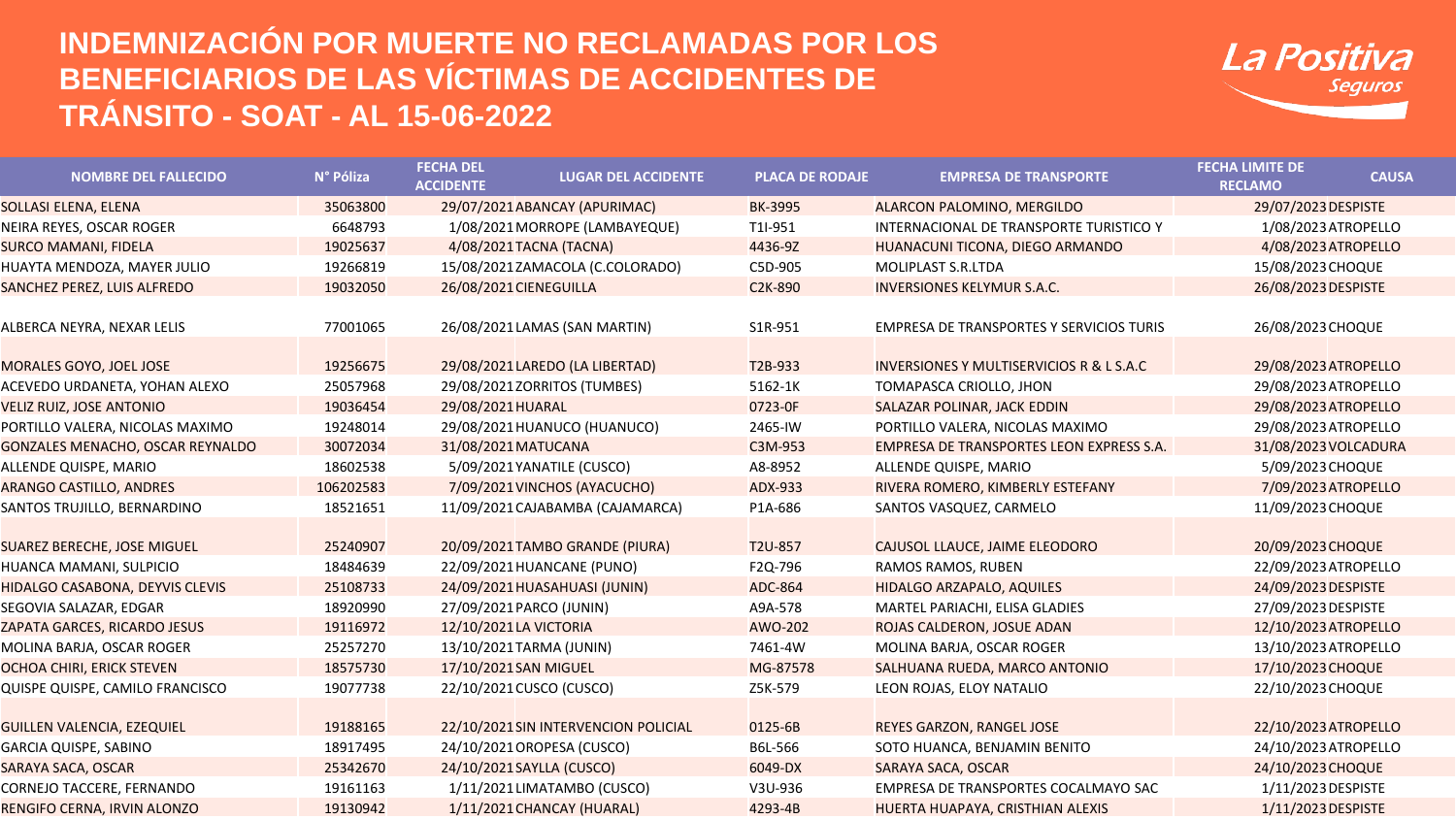

| <b>NOMBRE DEL FALLECIDO</b>              | N° Póliza | <b>FECHA DEL</b><br><b>ACCIDENTE</b> | <b>LUGAR DEL ACCIDENTE</b>             | <b>PLACA DE RODAJE</b> | <b>EMPRESA DE TRANSPORTE</b>       | <b>FECHA LIMITE DE</b><br><b>RECLAMO</b> | <b>CAUSA</b> |
|------------------------------------------|-----------|--------------------------------------|----------------------------------------|------------------------|------------------------------------|------------------------------------------|--------------|
| MELENDEZ ORELLANA, ERICK ABELARDO        | 18983205  |                                      | 2/11/2021MOQUEGUA (MOQUEGUA)           | 8399-7F                | ROMERO LEON, ANBER JHONATAN        | 2/11/2023 DESPISTE                       |              |
| SILVA SANDOVAL, WARNER                   | 18694905  |                                      | 6/11/2021 HUMAY (ICA)                  | 9885-BB                | RENGIFO CAMAYA, DONMY LUIS         | 6/11/2023 DESPISTE                       |              |
| RAMOS LINARES, ANTHONY WILLIAM           | 35108875  | 7/11/2021SAGITARIO                   |                                        | 7726-GB                | RAMOS LINARES, ANTHONY WILLIAM     | 7/11/2023 DESPISTE                       |              |
| CCENTE PACHECO, JUANA                    | 25073672  | 9/11/2021 MARANGA                    |                                        | 5825-AB                | <b>MORAN RAMOS, EVIS HERBERT</b>   | 9/11/2023 ATROPELLO                      |              |
| CHIRINOS ARAY, NELSON JESUS              | 18755697  |                                      | 12/11/2021 SAN MARTIN DE PORRES        | 6235-UA                | CHIRINOS ARAY, NELSON JESUS        | 12/11/2023 ATROPELLO                     |              |
| BALCAZAR ABANTO, NADIA MARLI             | 18858328  |                                      | 14/11/2021 UCUNCHA (LA LIBERTAD)       | M1X-928                | VASQUEZ SANCHEZ, YMER AUWER        | 14/11/2023 VOLCADURA                     |              |
| RODAS BARDALES, ABNER                    | 19135484  |                                      | 14/11/2021 CAJAMARCA (CAJAMARCA)       | 4208-4T                | RODAS BARDALES, ABNER              | 14/11/2023 CHOQUE                        |              |
| LACUTA VIVANCO, DAVID                    | 18872698  |                                      | 18/11/2021 CUSCO (CUSCO)               | A3W-862                | <b>CURO QUISPE, EVER</b>           | 18/11/2023 DESPISTE                      |              |
| CRUZ OTERO, INDALECIO                    | 18638904  |                                      | 24/11/2021 CIUDAD DEL PESCADOR (PAITA) | P1-9078                | CRUZ OTERO, INDALECIO              | 24/11/2023 CHOQUE                        |              |
| CHINO CARMELES, OLIVER ROSSI             | 19227812  |                                      | 27/11/2021 LANGUI (CUSCO)              | V8K-907                | LLAMOCCA LAYME, EDWIN              | 27/11/2023 CHOQUE                        |              |
| RUIZ ZAPATA, WALTER JEFFERSON            | 18595170  |                                      | 27/11/2021TACALA (CASTILLA)            | 6853-0P                | RUIZ ZAPATA, WALTER JEFFERSON      | 27/11/2023 CHOQUE                        |              |
| CCOYLLO HUAMANI, YONI DIOMEDES           | 35105056  | 27/11/2021 NAZCA (ICA)               |                                        | F2A-461                | CCOYLLO HUAMANI, YONI DIOMEDES     | 27/11/2023 CHOQUE                        |              |
| PEREZ DIESTRA, MOISES MILCAR             | 25008778  |                                      | 28/11/2021LA LIBERTAD (ANCASH)         | T2T-812                | PEREDA OLIVARES, KELY JHOSELIN     | 28/11/2023 DESPISTE                      |              |
| ESQUIVEL RODRIGUEZ, VICTOR ENRIQUE       | 25400802  |                                      | 29/11/2021 HUANCHACO (LA LIBERTAD)     | T3P-401                | <b>MALCA RAZURI, JUAN CARLOS</b>   | 29/11/2023 ATROPELLO                     |              |
| VILELA AGUIRRE, RONALD JAVIER            | 19116742  |                                      | 6/12/2021 SAN MARTIN (PIURA)           | 5236-YM                | VILELA AGUIRRE, RONALD JAVIER      | 6/12/2023 CHOQUE                         |              |
|                                          |           |                                      |                                        |                        |                                    |                                          |              |
| PEREZ CRUZ, JUAN CARLOS                  | 25371161  | 12/12/2021DULANTO                    |                                        | 9723-ZA                | PEREZ CRUZ, JUAN CARLOS            | 12/12/2023 DESPISTE                      |              |
| PANTOJA MINAYA, ROSA                     | 19108403  |                                      | 18/12/2021 HUARMEY (ANCASH)            | AMU-660                | LOPEZ CASTILLO, JULIO ABELINO      | 18/12/2023 VOLCADURA                     |              |
| OROSCO DUELAS, JESUS ANDRES              | 25437597  |                                      | 18/12/2021 SAN MARTIN DE PORRES        | 1263-DB                | <b>QUISPE OROSCO, HUGO</b>         | 18/12/2023 CHOQUE                        |              |
| MAMANI MAMANI, MAXIMO                    | 25192339  |                                      | 19/12/2021 ALTO INAMBARI (PUNO)        | Z6A-732                | APAZA TACORA, DANIEL               | 19/12/2023 DESPISTE                      |              |
| FUENTES DELGADO, CHRISTIAN JOSEPH        | 25304777  |                                      | 19/12/2021 PIURA (PIURA)               | 0978-BP                | FUENTES DELGADO, CHRISTIAN JOSEPH  | 19/12/2023 CHOQUE                        |              |
| SANCHEZ RAMOS, OCVANNY YUNIOR            | 35133179  | 23/12/2021PAMPLONA                   |                                        | 5326-JB                | SANCHEZ RAMOS, OCVANNY YUNIOR      | 23/12/2023 CHOQUE                        |              |
| ALBUJAR MELGAR, MARCO ALEXANDER          | 18729273  | 26/12/2021 ASIA                      |                                        | <b>BTJ-375</b>         | PAUCAR DIONICIO, TEODORO DOMINGUEZ | 26/12/2023 VOLCADURA                     |              |
| VIZCARRA VALDIVIA, ASUNTA                | 25029098  |                                      | 30/12/2021 PUNO (PUNO)                 | Z2H-912                | PEDRAZA VIZCARRA, DELVIS AMILCAR   | 30/12/2023 DESPISTE                      |              |
| APAESTEGUI IZQUIERDO, AMADO              | 30092355  |                                      | 31/12/2021 CATAC (ANCASH)              | ZDG-966                | <b>EXPRESS SIFUENTES S.A.C.</b>    | 31/12/2023 CHOQUE                        |              |
| GAVIDIA RAMIREZ, JHAM MICHAEL            | 30092355  |                                      | 31/12/2021 CATAC (ANCASH)              | ZDG-966                | <b>EXPRESS SIFUENTES S.A.C.</b>    | 31/12/2023 CHOQUE                        |              |
| VALENZUELA YLIZARBE, WALTER              | 25183876  | 31/12/2021 OYON                      |                                        | 0204-NA                | VALENZUELA YLIZARBE, WALTER        | 31/12/2023 CHOQUE                        |              |
| INO $\Lambda$ AN HERNANDEZ, HUGO ANTONIO | 25512241  |                                      | 1/01/2022 SANTA FELICIA                | 6586-EB                | INOLAN HERNANDEZ, HUGO ANTONIO     | 1/01/2024 DESPISTE                       |              |
| MALDONADO APAZA, HERNAN                  | 25656251  |                                      | 3/01/2022 JULIACA (PUNO)               | V7D-134                | LUQUE BELLIDO, RUDY                | 3/01/2024 ATROPELLO                      |              |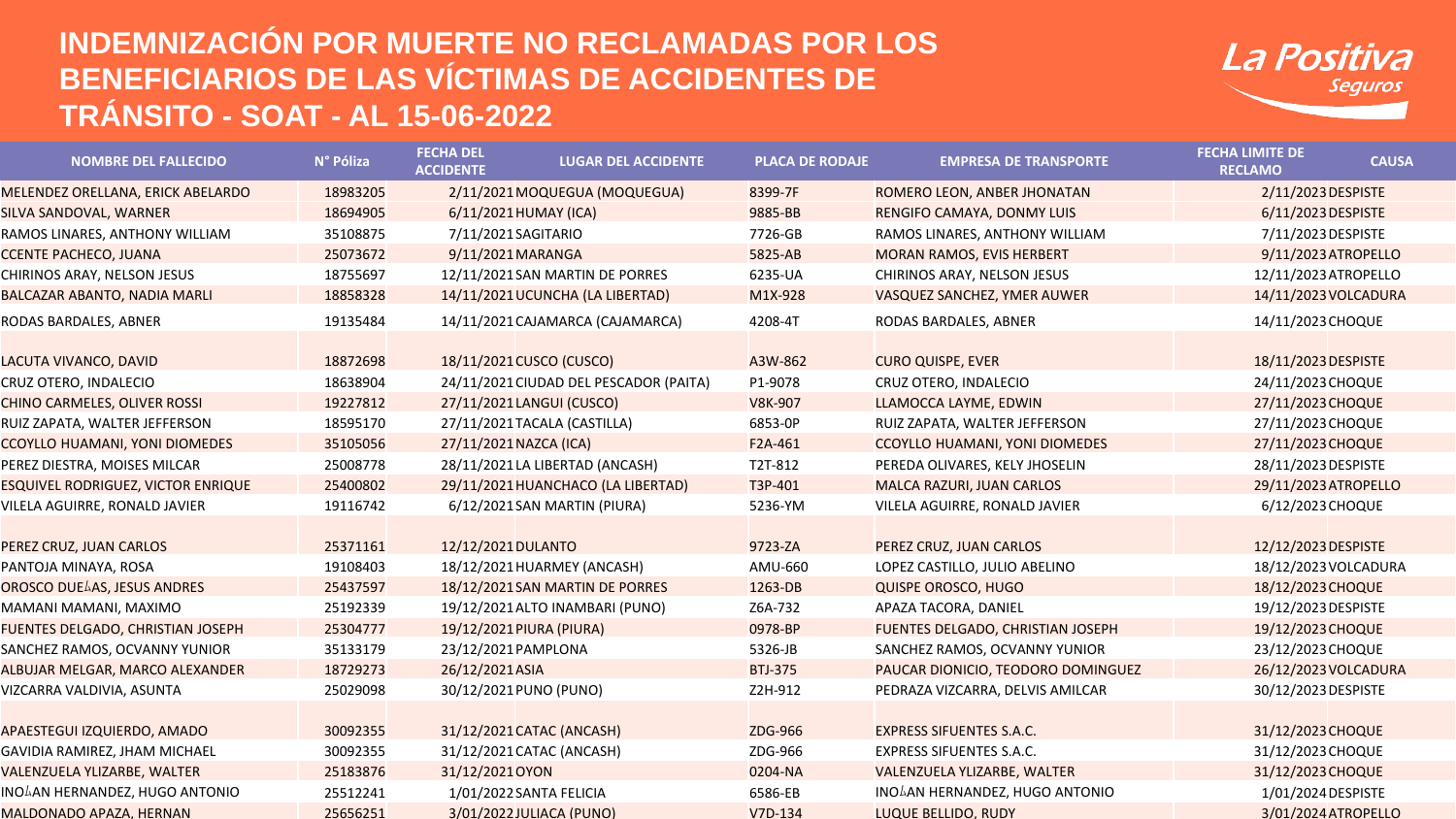

| <b>NOMBRE DEL FALLECIDO</b>           | N° Póliza | <b>FECHA DEL ACCIDENTE</b>  | <b>LUGAR DEL ACCIDENTE</b>                        | <b>PLACA DE RODAJE</b> | <b>EMPRESA DE TRANSPORTE</b>             | <b>FECHA LIMITE DE</b><br><b>RECLAMO</b> | <b>CAUSA</b> |
|---------------------------------------|-----------|-----------------------------|---------------------------------------------------|------------------------|------------------------------------------|------------------------------------------|--------------|
| CCORAHUA ESPINOZA, FRANCISCO          | 25180425  |                             | 3/01/2022 LAMBRAMA (APURIMAC)                     | 7594-8X                | <b>AYMA TAYPE, FELIX</b>                 | 3/01/2024 DESPISTE                       |              |
| MEJIA HUALLPA, JULIAN                 | 25480574  | 6/01/2022 SANTA ISABEL      |                                                   | 8134-RA                | <b>COOPAC KORI</b>                       | 6/01/2024 ATROPELLO                      |              |
| RIVERA CUNE, MARIA ISOLINA            | 18873504  |                             | 7/01/2022 MOYOBAMBA (SAN MARTIN)                  | C6N-961                | ASOCIACION DE TRANSPORTISTAS GOZEN       | 7/01/2024 CHOQUE                         |              |
| MORALES ALVARADO, JOSE WILFREDO       | 18975294  |                             | 9/01/2022 AYACUCHO (TRUJILLO)                     | 0920-0W                | MORALES ALVARADO, JOSE WILFREDO          | 9/01/2024 DESPISTE                       |              |
| FLORES DIAZ, HUMBERTO                 | 25507326  | 16/01/2022 VENTANILLA       |                                                   | AMR-615                | SOTO JARA, MERLIN                        | 16/01/2024 ATROPELLO                     |              |
| MAMANI BAUTISTA, MARIZOL              | 19019689  | 18/01/2022 PUNO (PUNO)      |                                                   | Z5D-948                | LAYME MAMANI, GREGORIO                   | 18/01/2024 CHOQUE                        |              |
| VELA MAMANI, HERMELINDA               | 19107772  |                             | 20/01/2022 CABANILLAS (PUNO)                      | Z6D-666                | <b>BLANCO CHOQUE, VIRGINIO</b>           | 20/01/2024 CHOQUE                        |              |
| MAMANI CANAHUIRI, GABRIELA ROSA       | 18804610  | 21/01/2022 ANANEA (PUNO)    |                                                   | V8A-965                | EMP DE TRANSP EXPRESS TURISMO PERLAS DEL | 21/01/2024 DESPISTE                      |              |
| MIRANDA ALMIRON, ALDAIR SAID          | 25476816  |                             | 22/01/2022 OCOLA (AREQUIPA)                       | V9I-801                | ALMIRON ALVARO, GIL                      | 22/01/2024 CHOQUE                        |              |
| MULLISACA CCOYO, FREDERICK ALDEIR     | 25264798  |                             | 22/01/2022 OCOLA (AREQUIPA)                       | D8W-581                | VASQUEZ VITA, DARYL VICTOR               | 22/01/2024 CHOQUE                        |              |
| CCAHUANA ALMIRON, YASLYM NAYURY       | 25476816  |                             | 22/01/2022 OCOLA (AREQUIPA)                       | V9I-801                | ALMIRON ALVARO, GIL                      | 22/01/2024 CHOQUE                        |              |
| <b>ARIAS FERRO, ODILON</b>            | 19087350  |                             | 24/01/2022 VISTA ALEGRE (ICA)                     | 2036-7Y                | <b>ARAGON SECURITY SERVICES SAC</b>      | 24/01/2024 CHOQUE                        |              |
| BORGES FARRAEZ, JOELVIS JOSE          | 19281200  |                             | 24/01/2022 TAMBOPATA (MADRE DE DIOS)              | 1092-9X                | BARRAGAN MENDIGURE, JOSUE ARON           | 24/01/2024 DESPISTE                      |              |
| <b>SALAS HUAMAN, GONZALO</b>          | 25182674  |                             | 26/01/2022 BELLAVISTA (CAJAMARCA)                 | <b>ACB-612</b>         | CANTO CUTIN, DARWIN ALEXANDER            | 26/01/2024 CHOQUE                        |              |
| HUAMANTICO CHAMORRO, JHANET DAYELI    | 25622781  |                             | 27/01/2022 HUANCAVELICA (HUANCAVELICA)            | W4W-727                | DIAZ RAMIREZ, JESUS                      | 27/01/2024 VOLCADURA                     |              |
|                                       |           |                             |                                                   |                        |                                          |                                          |              |
| HUAMAN MOROCCOLLA, FRIDA              | 25034881  | 30/01/2022 CUSCO (CUSCO)    |                                                   | X3Y-909                | <b>TORRES PALOMINO, BRAULIO</b>          | 30/01/2024 DESPISTE                      |              |
| <b>QUISPE HUAMAN, HERNAN</b>          | 25034881  | 30/01/2022 CUSCO (CUSCO)    |                                                   | X3Y-909                | TORRES PALOMINO, BRAULIO                 | 30/01/2024 DESPISTE                      |              |
| HUANCAS HUANCAS, ALEX RODRIGO         | 19149408  | 31/01/2022 LA UNION (PIURA) |                                                   | MCQ-32107              | <b>SAYAGO SANTOS, HENRY JUNIOR</b>       | 31/01/2024 DESPISTE                      |              |
| NINATANTA REVILLA, HECTOR EDUARDO     | 18964354  |                             | 5/02/2022 EL SALITRE (CAJAMARCA)                  | T8A-818                | GALLARDO VILLAVICENCIO, JOSE ANTONIO     | 5/02/2024 ATROPELLO                      |              |
| HUAMAN TICULA, DIONICIO               | 19109483  | 6/02/2022 PUNO (PUNO)       |                                                   | <b>BGD-592</b>         | <b>HUAMAN TICULA, DIONICIO</b>           | 6/02/2024 CHOQUE                         |              |
| ALVAREZ HUAMANI, RAUL                 | 19182893  |                             | 10/02/2022 AREQUIPA (AREQUIPA)                    | V4J-810                | SUMIRE HANCCO, ALEX TOMAS                | 10/02/2024 CHOQUE                        |              |
| ORTIZ MARQUEZ, SARITA VANESSA         | 25176870  | 11/02/2022 PISCO (ICA)      |                                                   | 9920-BA                | <b>GONZALEZ HERNANDEZ, FRANCISCO</b>     | 11/02/2024 ATROPELLO                     |              |
| DEL SOLAR CABRERA, FERNANDO ABEL      | 19300573  |                             | 12/02/2022 CHINCHA BAJA (ICA)                     | V7I-305                | AUQUES HINOJOSA, HENRY GIAMPIER          | 12/02/2024 ATROPELLO                     |              |
| RAMOS CHIROQUE, PEDRO PABLO           | 25346054  | 13/02/2022 LA ARENA (PIURA) |                                                   | P1P-161                | MARQUEZ CHIROQUE, ROSA NILDA             | 13/02/2024 CHOQUE                        |              |
| CALLA CRUZ DE QUISPE, MARIA PETRONILA | 25655589  |                             | 16/02/2022 SAN ANTONIO DE CHUCA (AREQUIPA V3B-704 |                        | ESTOFANERO RAMOS, IVAN ARNOL             | 16/02/2024 VOLCADURA                     |              |
| ARCAYA CALAMULLO, JAVIER              | 19066721  |                             | 17/02/2022 CHUCUITO (PUNO)                        | <b>CON-124</b>         | MAMANI ATENCIO, PORFIRIO ROLANDO         | 17/02/2024 CHOQUE                        |              |
| SOTO FLORES, JHONATAN                 | 25215499  |                             | 17/02/2022 HUANCAVELICA (HUANCAVELICA)            | V6B-903                | MEDRANO CUILLAR, SALOME                  | 17/02/2024 VOLCADURA                     |              |
| RAMIREZ DIAZ, JENRY                   | 106248381 |                             | 25/02/2022 QUIMBIRI (CUSCO)                       | 6590-VA                | RAMIREZ DIAZ, JENRY                      | 25/02/2024 CHOQUE                        |              |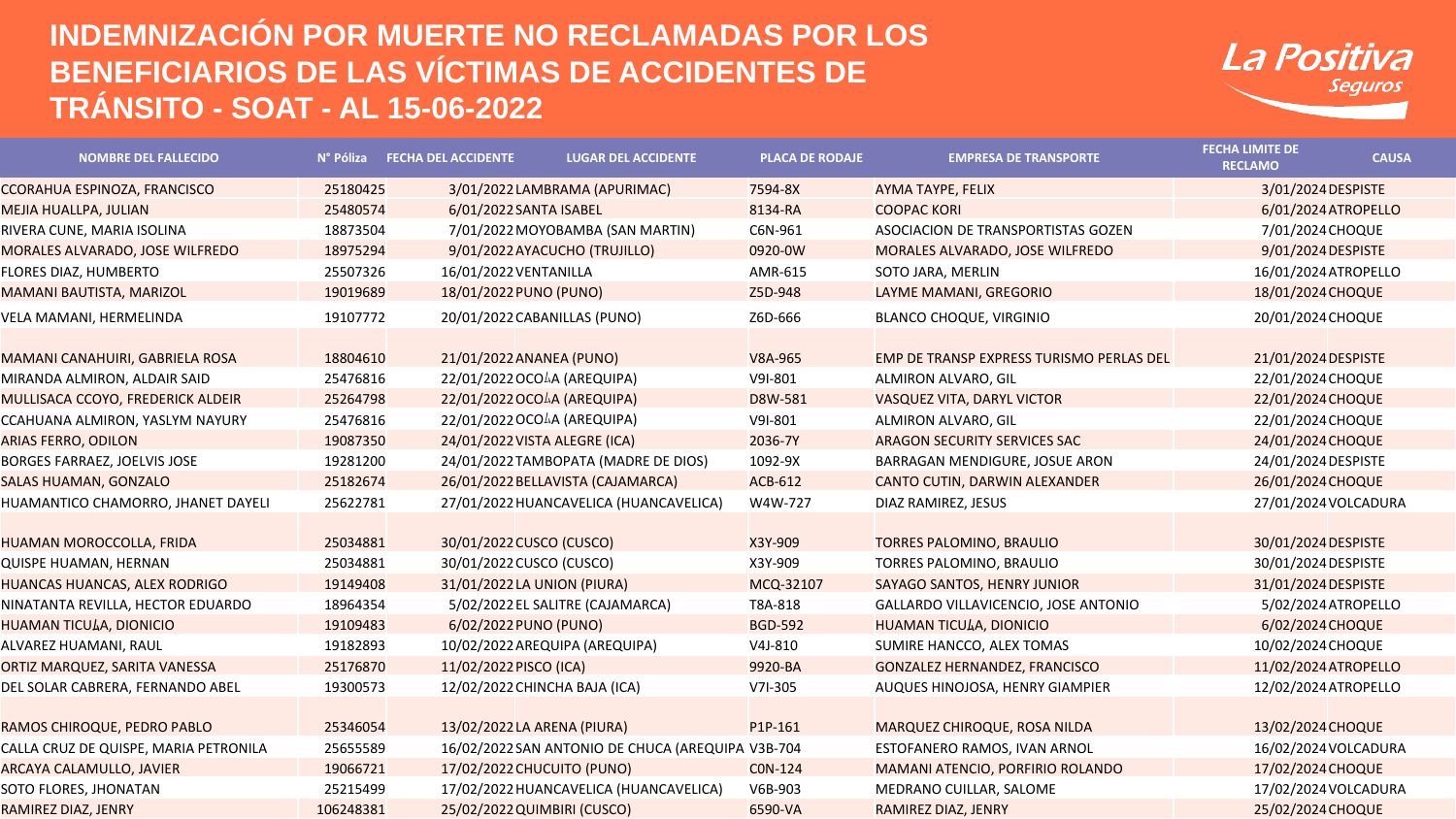

| <b>NOMBRE DEL FALLECIDO</b>          | N° Póliza | <b>FECHA DEL</b><br><b>ACCIDENTE</b> | <b>LUGAR DEL ACCIDENTE</b>           | <b>PLACA DE RODAJE</b> | <b>EMPRESA DE TRANSPORTE</b>                                         | <b>FECHA LIMITE DE</b><br><b>RECLAMO</b> | <b>CAUSA</b> |
|--------------------------------------|-----------|--------------------------------------|--------------------------------------|------------------------|----------------------------------------------------------------------|------------------------------------------|--------------|
| ROMERO TINEO, HECTOR LUIS DE JESUS   | 106000778 |                                      | 26/02/2022 YANAHUARA (AREQUIPA)      | 1731-6V                | ROMERO TINEO, HECTOR LUIS DE JESUS                                   | 26/02/2024 CHOQUE                        |              |
| HUAYLLAS LEVA, ABRAHAN               | 19161544  |                                      | 27/02/2022 LIMATAMBO (CUSCO)         | X4O-205                | YUCRA PARICCAHUA, ANDRES                                             | 27/02/2024 DESPISTE                      |              |
| HUACHUA DE CARDENAS, GLICERIA        | 25543185  |                                      | 2/03/2022 QUERCO (HUANCAVELICA)      | D1U-837                | <b>FLORES SERNA, YESSICA ROCIO</b>                                   | 2/03/2024 VOLCADURA                      |              |
| VELASQUEZ ZAPATA, JUAN RICHARD       | 18975581  |                                      | 11/03/2022 PALOMINO (LIMA INDUST)    | 3863-8F                | PALACIOS LIZARBE, FRANK ROBERT                                       | 11/03/2024 DESPISTE                      |              |
| SILVERIO TABOADA, JEYSON LUIS        | 25441002  | 13/03/2022 LURIN                     |                                      | 6596-HA                | ALTAMIRANO GONGORA, ENRIQUE                                          | 13/03/2024 CHOQUE                        |              |
| AGUILAR HUAMANTUMA, JULIA MARIA      | 2680519   | 15/03/2022 HUAROCHIRI                |                                      | ANS-870                | CONSORCIO SANTA CATALINA S.A.                                        | 15/03/2024 ATROPELLO                     |              |
| MURRIETA PINEDO, MARIBEL             | 25851627  |                                      | 18/03/2022 PICOTA (SAN MARTIN)       | 3759-KS                | USHILAHUA MURRIETA, ROLIBLID                                         | 18/03/2024 CHOQUE                        |              |
| IPANAQUE PAICO, JUAN BAUTISTA        | 25662628  |                                      | 20/03/202226 DE OCTUBRE (PIURA)      | ANJ-807                | IPANAQUE PAICO, JUAN BAUTISTA                                        | 20/03/2024 CHOQUE                        |              |
| LEQQUE MACHACA, DOMITILA             | 25217252  | 21/03/2022 ASILLO (PUNO)             |                                      | Z3S-823                | <b>CONDORI MAMANI, SABINO</b>                                        | 21/03/2024 DESPISTE                      |              |
| HUAMANCHOQUE MAMANCHOQUE,            | 25582777  |                                      | 22/03/2022 ESPINAR (CUSCO)           |                        |                                                                      |                                          |              |
| AGUSTINA<br>PEREZ ALAY, ARNOLD JESUS | 25250060  | 22/03/2022 TACNA (TACNA)             |                                      | ANP-841<br>Z3U-290     | PACCAYA CACERES, CRHISTIAN JESUS<br><b>TURPO MAMANI, JESUS DAVID</b> | 22/03/2024 VOLCADURA                     |              |
| CARPIO ARTEAGA, HUMBERTO MIGUEL      | 25622754  | 24/03/2022 PACHACAMAC                |                                      | 4082-TB                | CARPIO ARTEAGA, HUMBERTO MIGUEL                                      | 22/03/2024 CHOQUE<br>24/03/2024 DESPISTE |              |
| ANCHAPURI ROQUE, FREDY ALAIN         | 25788520  |                                      | 26/03/2022 CHUCUITO (PUNO)           | Z1G-557                | ANCHAPURI ROQUE, FREDY ALAIN                                         | 26/03/2024 CHOQUE                        |              |
| HUARCAYA FLORES, RUDY ROBERT         | 25347711  |                                      | 26/03/2022 VITARTE (ATE-VITARTE)     | D9J-735                | TRANSPORTES Y SERVICIOS MULTIPLES B & JL                             | 26/03/2024 CHOQUE                        |              |
|                                      |           |                                      |                                      |                        |                                                                      |                                          |              |
| RUIZ TREJO, JUAN ANTONIO             | 25559850  |                                      | 27/03/2022 TINGO MARIA (HUANUCO)     | 9808-1W                | RUIZ TREJO, JUAN ANTONIO                                             | 27/03/2024 CHOQUE                        |              |
| CALVAY VILLARRUEL, SANTOS            | 25684328  |                                      | 29/03/2022 OLMOS (LAMBAYEQUE)        | B1T-240                | EMP.TRANSP SRV PASAJ PORCUYA EXPRESS SRL                             | 29/03/2024 CHOQUE                        |              |
| LOAYZA ALATTA, ISAAC JESUS           | 19199650  | 1/04/2022 ICA (ICA)                  |                                      | 7835-4F                | <b>CASTRO IBARRA, LUIS ENRIQUE</b>                                   | 1/04/2024 DESPISTE                       |              |
| TRUJILLO RAMIREZ, ELEODORO MOISES    | 25594945  |                                      | 2/04/2022 LLACUABAMBA (LA LIBERTAD)  | T0T-856                | CRESPIN HENRIQUEZ, GRIMALDO                                          | 2/04/2024 DESPISTE                       |              |
| CHAGUA AGUILAR, RUBEN                | 25212001  |                                      | 3/04/2022 PUNTA DE BOMBON (AREQUIPA) | 4919-AZ                | <b>CHAGUA AGUILAR, RUBEN</b>                                         | 3/04/2024 DESPISTE                       |              |
| POICON TABOADA, JULIO                | 25407179  |                                      | 3/04/2022 TACALA (CASTILLA)          | 5732-5C                | POICON TABOADA, JULIO                                                | 3/04/2024 CHOQUE                         |              |
| QUILONES CAMARGO, ELEUTERIO SANTOS   | 25654412  | 7/04/2022 JUNIN (JUNIN)              |                                      | <b>ABR-886</b>         | MELCHOR MEZA, MICAELA REBECA                                         | 7/04/2024 VOLCADURA                      |              |
| CASTILLO QUESADA, MIGUEL ANGEL       | 25738607  | 8/04/2022LA HUAYRONA                 |                                      | 7363-GB                | CASTILLO QUESADA, MIGUEL ANGEL                                       | 8/04/2024 ATROPELLO                      |              |
|                                      |           |                                      |                                      |                        |                                                                      |                                          |              |
| CORONEL CAMAYO, NANCY MARLENY        | 1295266   |                                      | 11/04/2022 PICHANAQUI (JUNIN)        | W1P-050                | UNIDAD TERRITORIAL DE SALUD SATIPO                                   | 11/04/2024 CHOQUE                        |              |
| RODRIGUEZ LIMA, JHONATHAN SHIRYU     | 6651433   | 13/04/2022 ANCON                     |                                      | <b>BEM-930</b>         | EL ROCIO S.A.                                                        | 13/04/2024 ATROPELLO                     |              |
| ILACHOQUE VERA, EDGAR GUSTAVO        | 25424423  |                                      | 18/04/2022 ATICO (AREQUIPA)          | V6W-884                | <b>OVATSUG TRANSPORTES Y SERVICIOS SAC</b>                           | 18/04/2024 CHOQUE                        |              |
| LUPA HUAYCHO, PEDRO PABLO            | 25032221  |                                      | 20/04/2022 LOCUMBA (TACNA)           | V2S-790                | HUANQUI GARCIA, JHONY PASCUAL                                        | 20/04/2024 DESPISTE                      |              |
| CURASI QUISPE, JULIA                 | 25512737  |                                      | 20/04/2022 SAN SEBASTIAN (CUSCO)     | ABC-709                | PUMA CRUZ, JULIO                                                     | 20/04/2024 ATROPELLO                     |              |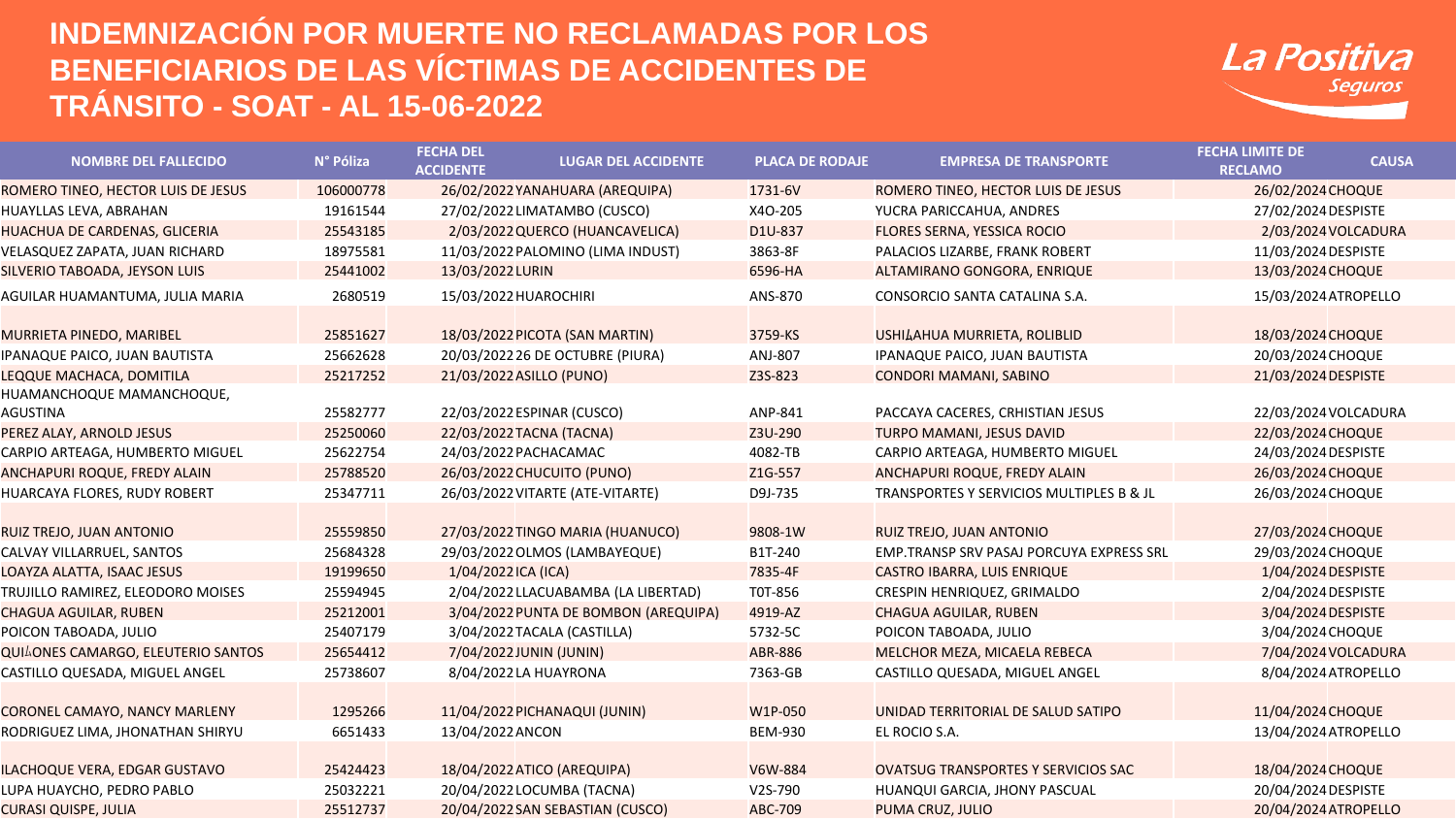

| <b>NOMBRE DEL FALLECIDO</b>           | N° Póliza | <b>FECHA DEL</b><br><b>ACCIDENTE</b> | <b>LUGAR DEL ACCIDENTE</b>               | <b>PLACA DE RODAJE</b> | <b>EMPRESA DE TRANSPORTE</b>                       | <b>FECHA LIMITE DE</b><br><b>RECLAMO</b> | <b>CAUSA</b> |
|---------------------------------------|-----------|--------------------------------------|------------------------------------------|------------------------|----------------------------------------------------|------------------------------------------|--------------|
| SALAZAR TICONA, JUAN                  | 25741319  | 20/04/2022 HUAROCHIRI                |                                          | 5308-UB                | CAYO QUISPE, YERI MAICOL                           | 20/04/2024 CHOQUE                        |              |
| SOTELDO RODRIGUEZ, YEFFERSON ENRIQUE  | 19138196  | 23/04/2022 PISCO (ICA)               |                                          | V9D-751                | NIRAVA S.A.C.                                      | 23/04/2024 DESPISTE                      |              |
| SICHA BENITES, PABLO                  | 25768589  |                                      | 24/04/2022 SANTIAGO DE CHUCO (LA LIBERTA | M1B-281                | <b>RUIZ FLORES, ROGER</b>                          | 24/04/2024 ATROPELLO                     |              |
| ROJAS SIERRA, JAIME ANDRES            | 25487586  |                                      | 25/04/2022 SAN SALVADOR (CUSCO)          | 8418-0X                | MOSQUERA GONZALEZ, JUAN PABLO                      | 25/04/2024 DESPISTE                      |              |
| <b>VEGA PALOMINO, DEYVIS</b>          | 19316258  |                                      | 26/04/2022 HUAMANI (ICA)                 | <b>BAG-942</b>         | <b>VEGA PALOMINO, DEYVIS</b>                       | 26/04/2024 CHOQUE                        |              |
| LLOSA MOSCOSO, RICARDO FERNANDO       | 25948739  | 26/04/2022 SURQUILLO                 |                                          | 5497-IB                | <b>DOMEIN SAC</b>                                  | 26/04/2024 ATROPELLO                     |              |
| VALDERRAMA CABALLERO, DEAN ADRIAN     | 19125872  | 28/04/2022 LINCE                     |                                          | 4965-DB                | FERNANDEZ CHOMBO, JHON CARLOS                      | 28/04/2024 CHOQUE                        |              |
| TAIPE YUCRAVILCA, ROBERTO             | 19312815  | 29/04/2022 AYAVIRI                   |                                          | Z7C-812                | ARIZACA HUAMAN, ELVIRA                             | 29/04/2024 ATROPELLO                     |              |
| RODRIGUEZ HUAYHUA, NARDY FIORELA      | 26031396  |                                      | 1/05/2022 DEAN VALDIVIA (AREQUIPA)       | 7186-6V                | CARI INOFUENTE, YOEL JHONATHAN                     | 1/05/2024 CHOQUE                         |              |
| PAUTRAT GARCIA, JOSE CIRO             | 35270008  |                                      | 1/05/2022 SAN VICENTE DE CANETE (DIST)   | Y1K-846                | ROJAS MOLINA, EDERZON ROBERTO                      | 1/05/2024 ATROPELLO                      |              |
| MEDINA MELGAR, MILUSKA ANDREA         | 25790053  |                                      | 2/05/2022 AREQUIPA (AREQUIPA)            | 3832-5V                | MEDINA MELGAR, MILUSKA ANDREA                      | 2/05/2024 CHOQUE                         |              |
| FIGUEROA SUAREZ, GILBERTO             | 106226530 | 2/05/2022 SOL DE ORO                 |                                          | <b>BBL-797</b>         | SAN PEDRO COMBUSTIBLES S.C.R.L.                    | 2/05/2024 ATROPELLO                      |              |
| SALAZAR SERNA, CONFESOR               | 25053392  | 4/05/2022 VENTANILLA                 |                                          | <b>BEN-745</b>         | INVERSIONES FORTUNE SOCIEDAD ANENIMA<br><b>CER</b> | 4/05/2024 ATROPELLO                      |              |
| FERNANDEZ ANCO, BENITO MARCIAL        | 559341    |                                      | 7/05/2022 AREQUIPA (AREQUIPA)            | B2K-968                | EMP. DE TRANS. Y TURIS EXPRESS INTERNACI           | 7/05/2024 ATROPELLO                      |              |
| CIENFUEGOS VALDIVIEZO, JUAN FRANCISCO | 25423374  |                                      | 9/05/2022 MORROPON (PIURA)               | 8897-GS                | ROJAS HUAMAN, GERARDO                              | 9/05/2024 CHOQUE                         |              |
| MAMANI SACACA, LUZ MARGARITA          | 25162882  |                                      | 10/05/2022 HUANCANE (PUNO)               | T4Y-492                | CERNA BRIONES, OSWALDO MARTIN                      | 10/05/2024 CHOQUE                        |              |
| MAMANI HUAMAN, RICARDO KENNEDY        | 25162882  |                                      | 10/05/2022 HUANCANE (PUNO)               | T4Y-492                | CERNA BRIONES, OSWALDO MARTIN                      | 10/05/2024 CHOQUE                        |              |
| HUAMAN TONCCOCHI, ZORAIDA             | 25162882  |                                      | 10/05/2022 HUANCANE (PUNO)               | T4Y-492                | CERNA BRIONES, OSWALDO MARTIN                      | 10/05/2024 CHOQUE                        |              |
| MACHACA MAMANI, ROGER                 | 25162882  |                                      | 10/05/2022 HUANCANE (PUNO)               | T4Y-492                | <b>CERNA BRIONES, OSWALDO MARTIN</b>               | 10/05/2024 CHOQUE                        |              |
| SALDALA LOAYZA, EFRAIN                | 6652774   |                                      | 11/05/2022 MORROPE (LAMBAYEQUE)          | T6L-959                | EMPRESA DE TRANSPORTES AVE FENIX S.A.C.            | 11/05/2024 CHOQUE                        |              |
| LUJAN MARILOS, LUIS ALBERTO           | 25000689  |                                      | 12/05/2022 VIRU (LA LIBERTAD)            | 1027-9T                | LUJAN MARILOS, LUIS ALBERTO                        | 12/05/2024 CHOQUE                        |              |
| AROTINCO SAIRE, DAVID EVER            | 25638784  |                                      | 13/05/2022 SAN LUIS (LIMA)               | 5070-7L                | AROTINCO SAIRE, DAVID EVER                         | 13/05/2024 ATROPELLO                     |              |
| AQUINO RUIZ, CARLOS GILBERTO          | 25405197  |                                      | 16/05/2022 PATAZ - VIJUS (LA LIBERTAD)   | <b>TBA-932</b>         | AQUINO RUIZ, CARLOS GILBERTO                       | 16/05/2024 DESPISTE                      |              |
| BAUTISTA ROMAN, EDER FARINE           | 25101740  |                                      | 16/05/2022 CATACAOS (PIURA)              | M3-2854                | NORTHWEST SECURITY S.A.C                           | 16/05/2024 CHOQUE                        |              |
| <b>IZAGUIRRE RIOS, ZIRENA</b>         | 25067786  |                                      | 19/05/2022 SIHUAS (ANCASH)               | 6913-OB                | IZAGUIRRE VELASQUEZ, ELEODORO                      | 19/05/2024 DESPISTE                      |              |
| ALBORNOZ CASTRO, YORSY HOEL           | 30153677  | 19/05/2022 SANTA ISABEL              |                                          | D10-773                | EMP SERV TRANSP UNION NACIONAL S.A.C               | 19/05/2024 ATROPELLO                     |              |
| CHIROQUE SERNAQUE, FREDY              | 19301278  | 21/05/2022 PIURA (PIURA)             |                                          | M1B-689                | <b>GOMEZ ESPINOZA, JOSE LUIS</b>                   | 21/05/2024 CHOQUE                        |              |